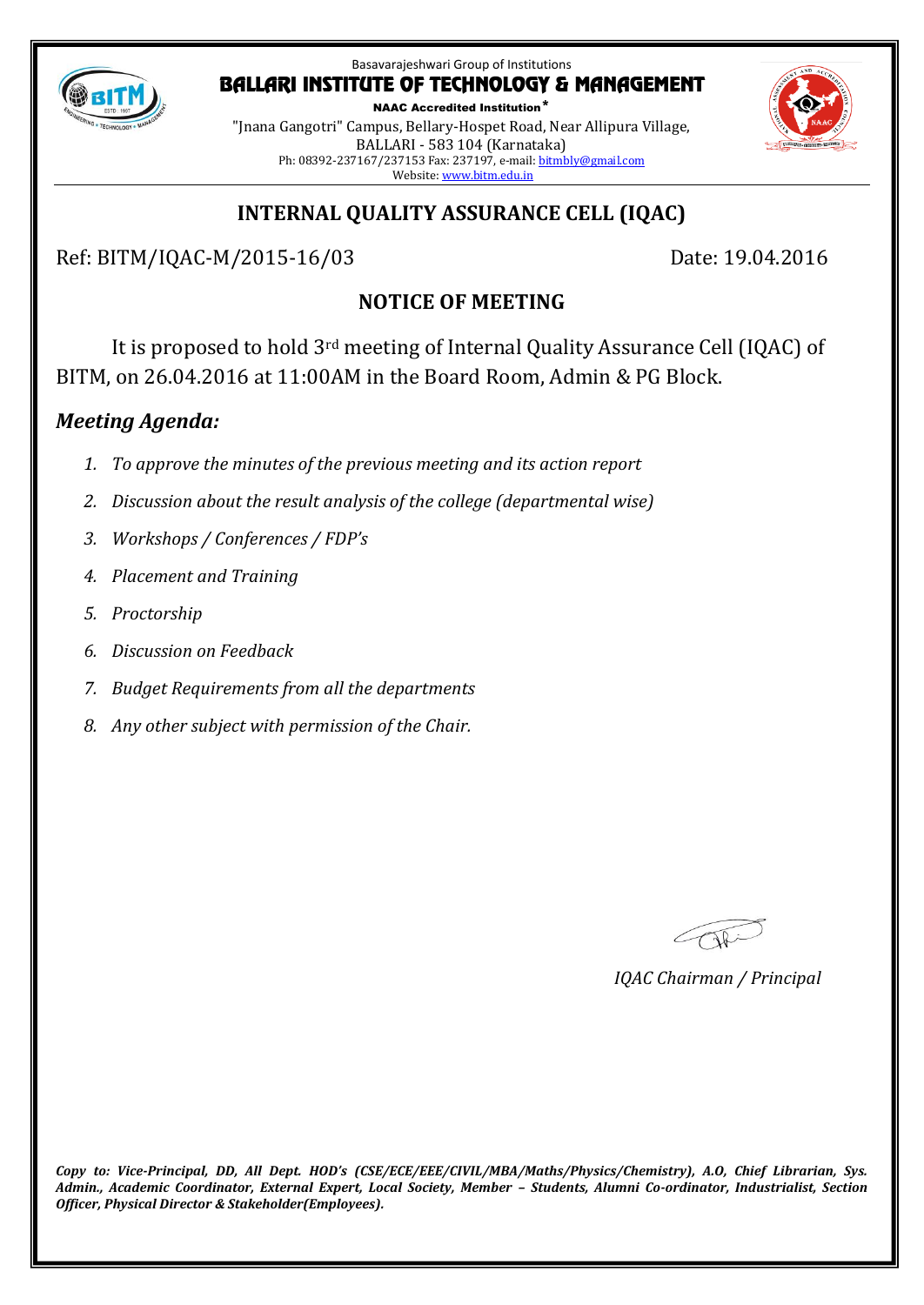

NAAC Accredited Institution\* "Jnana Gangotri" Campus, Bellary-Hospet Road, Near Allipura Village, BALLARI - 583 104 (Karnataka) Ph: 08392-237167/237153 Fax: 237197, e-mail[: bitmbly@gmail.com](mailto:bitmbly@gmail.com) Website[: www.bitm.edu.in](http://www.bec-bellary.com/)



### **Proceedings of the 3rd Internal Quality Assurance Cell(IQAC) committee meeting held on 26.04.2016 at 11:00AM in the Board Room, Admin & PG Block, @ BITM – Ballari**

### **Members Present:**

| S.No                    | <b>Name</b>                                            | <b>Designation</b>      |  |
|-------------------------|--------------------------------------------------------|-------------------------|--|
| $\mathbf{1}$            | Dr. V. C. Patil - Principal                            | Chairman                |  |
| $\overline{2}$          | Prof. Prithviraj. Y. J - Deputy Director               | <b>Managing Trustee</b> |  |
| $\overline{3}$          | Dr. R. N. Kulkarni - HOD-CSE                           | Member                  |  |
| 4                       | Dr. B. S. Khened - HOD-EEE                             | Member                  |  |
| 5                       | Dr. Yadavalli Basavaraj - HOD-ME                       | Member                  |  |
| 6                       | Dr. H. Mahabaleswara - HOD-Civil                       | Member                  |  |
| $\overline{7}$          | Mr. Nagesh - Industrialist                             | Member                  |  |
| 8                       | Mr. L. Raghunath - Section Officer                     | Member                  |  |
| $\boldsymbol{9}$        | Mr. Ashok Bhupal - Physical Director                   | Member                  |  |
| 10                      | Dr. K. S. R. Sridhar - Vice-Principal, HOD-Mathematics | Member                  |  |
| 11                      | Dr. Suresh - HOD-Chemistry                             | Member                  |  |
| 12                      | Mr. P. Amareshayya - Administrative Officer            | Member                  |  |
| $\overline{13}$         | Mr. Jaffar Basha - Chief Librarian                     | Member                  |  |
| 14                      | Mr. Anand Krishna Murthy - System Admin.               | Member                  |  |
| 15                      | Prof. Phani Ram Prasad - Academic Co-ordinator         | Member                  |  |
| 16                      | Dr. K. H. Harikumar - Member                           | <b>Local Society</b>    |  |
| 17                      | Mr. Mallikarjuna A - Co-ordinator                      | Alumni                  |  |
| 18                      | Ms. Harika - Student                                   | Member                  |  |
| 19                      | Mr. Tanveer Ahmed - Student                            | Member                  |  |
| 20                      | Dr. N. Gururaj - Coordinator                           | <b>Member Secretary</b> |  |
| 21                      | Dr. G. P. Dinesh - DEAN - MBA                          | Member                  |  |
| 22                      | Mr. Badrinath Deshpande - Stakeholder                  | Member                  |  |
| <b>Leave of Absence</b> |                                                        |                         |  |
|                         | Dr. U. Eranna - HOD-ECE                                | Member                  |  |
| $\sqrt{2}$              | Dr. T. Machappa - HOD-Physics                          | Member                  |  |
| $\overline{3}$          | Dr. Mohan Kumar - Member                               | <b>External Expert</b>  |  |

Following were discussed in the meeting:

## *1. To approve the minutes of the previous meeting and its action report*

Members unanimously approved the previous minutes of the meeting and resolutions.

#### *2. Discussion about the result analysis of the college (departmental wise)*

Members in depth discussed about even semester results of all the semesters. Further discussing on the above subject and while analyzing the result analysis, it was brought to the notice by the hon'ble members that, result with respect to 'D' section (Physics Cycle) and 'H' & 'K' section with respect to chemistry cycle are comparatively low, which is a matter of a concern. On this subject, the HOD's of Physics and Chemistry have been advised to take extra care academically to improve the results. The third semester average remains at 49.23, which needs to be improved followed by 5<sup>th</sup> semester at 61.25 and the 7<sup>th</sup> semester at 78. Members noted and advised accordingly.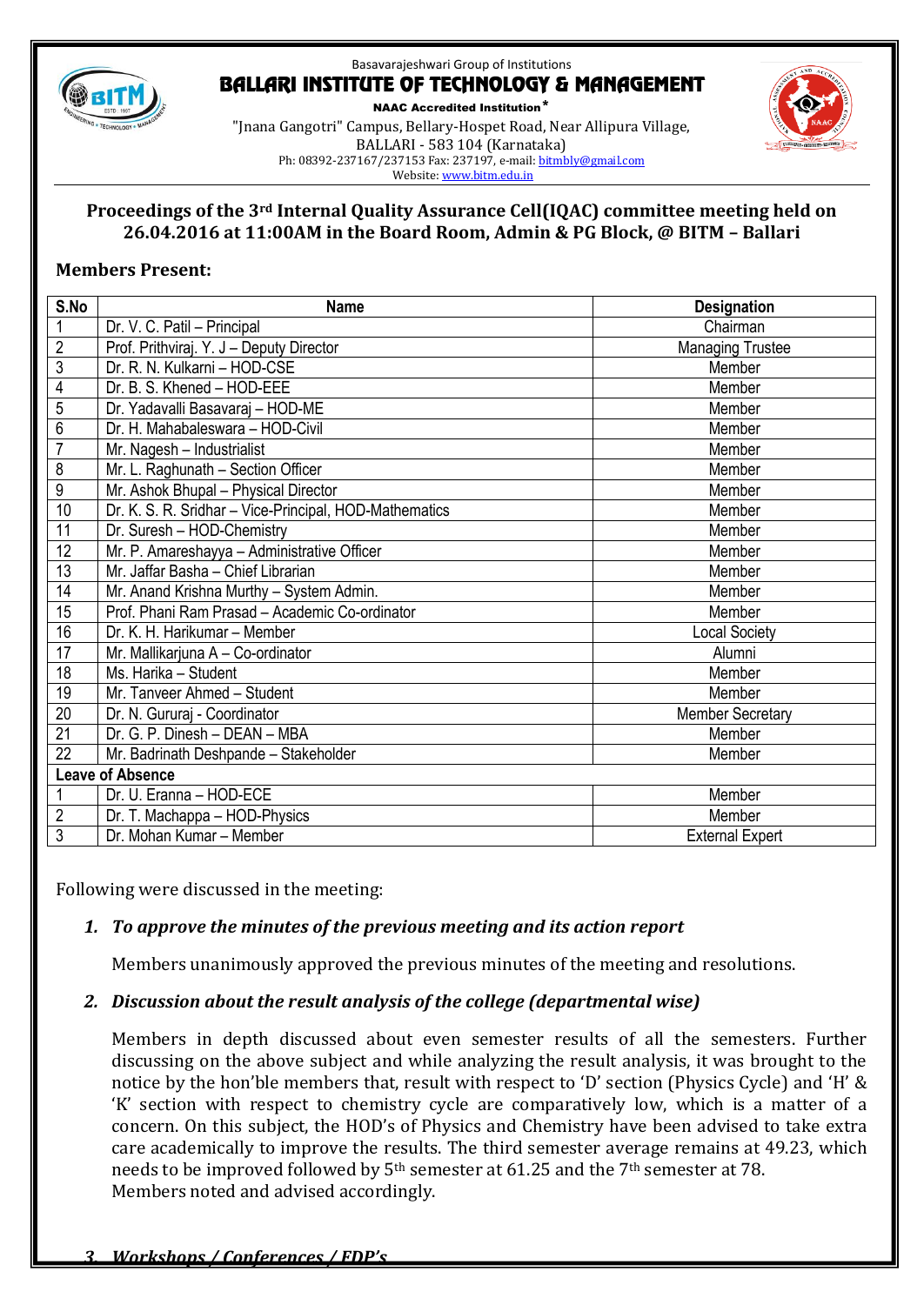

NAAC Accredited Institution\*

"Jnana Gangotri" Campus, Bellary-Hospet Road, Near Allipura Village, BALLARI - 583 104 (Karnataka) Ph: 08392-237167/237153 Fax: 237197, e-mail[: bitmbly@gmail.com](mailto:bitmbly@gmail.com) Website[: www.bitm.edu.in](http://www.bec-bellary.com/)

## As reported,

| <b>Particulars</b> | 2015-<br>16 |
|--------------------|-------------|
| <b>Seminars</b>    | 03          |
| <b>Workshops</b>   | 12          |
| <b>Conference</b>  | 03          |
| <b>FDPs</b>        | 02          |

| Attended by staff  |         |  |
|--------------------|---------|--|
| <b>Particulars</b> | 2015-16 |  |
|                    |         |  |
| <b>Seminars</b>    | 08      |  |
| <b>Workshops</b>   | 122     |  |
| <b>Conference</b>  | 41      |  |
| <b>FDPs</b>        | 36      |  |

## *4. Placement and Training:*

Chairperson given the statistics of number of training conducted by different companies to the final year students to make the students to clear written test and interview in placements.

Dr. Mohan Kumar stressed on this point and told placement and training cell need to be strengthen more so that maximum number of students can be placed.

#### *5. Proctorship*

Members discussed about the proctorship of the students. Chairperson explained committee about the working procedure of proctorship in the institution. Each procter will allot about 20 students. The proctors collect information of the students from the departments and council them at the end of each I.A. test. The report of that will be submitted to the chief proctor.

The members appreciated the proctorship of the institution.

#### *6. Discussion on Feedback*

Mr. Phani Ram Prasad, Academic coordinator explained about the feedback system of the institution. Staff will be appreciated from the management for good CGPA in feedback. HOD will interact with the staff having low CGPA and gave suggestions to improve his CGPA in next feedback. Members satisfied with the feedback system of the institution.

#### *7. Budget Requirements from all the departments*

Honable chairman informed all the HOD's, Physical Director and other coordinators to send the budgetary proposal to the principal to enable budget committee and finance committee to finalize budget proposals for the year 2016-17.

Members agreed that they will forward the proposals at the earliest.

#### *8. Any other subject with permission of the Chair.*

*Meeting ended with vote of thanks to the Chair.*

-----

 *Member Secretary IQAC Chairman Dr. N. Gururaj / Prof. Mathematics Dr. V. C. Patil / Principal*

#### **INTERNAL QUALITY ASSURANCE CELL (IQAC)**